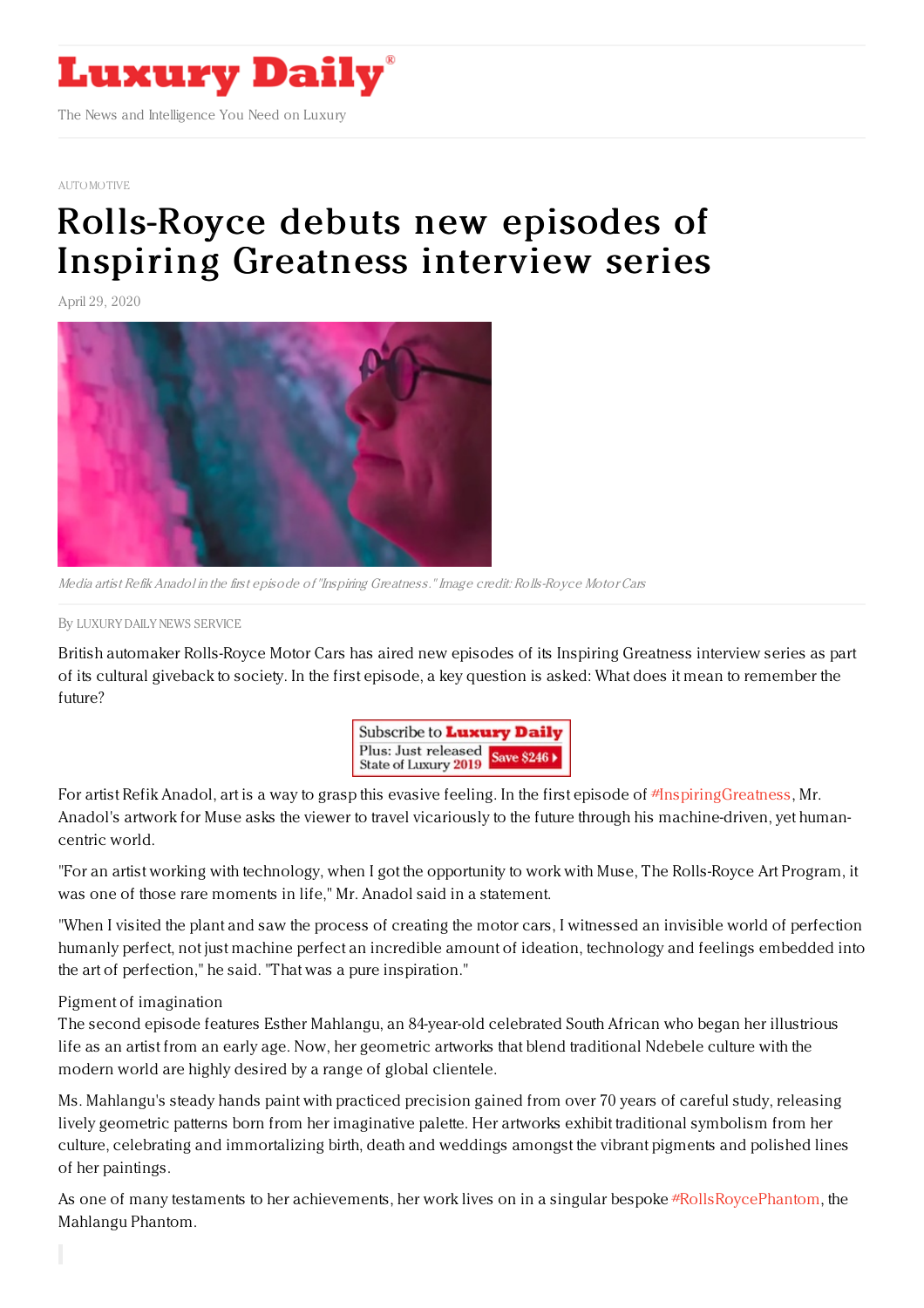

A post shared by Rolls-Royce Motor Cars [\(@rollsroycecars\)](https://www.instagram.com/tv/B_kV-OwpcI8/?utm_source=ig_embed&utm_campaign=loading) on Apr 29, 2020 at 7:20am PDT

## Color bind

Meanwhile, Mr. Anadol describes his artistic inspirations in conversations with [Rolls-Royce](https://www.rolls-roycemotorcars.com/en_GB/inspiring-greatness/values/inspiring-greatness-series.html?utm_source=&utm_medium=social&utm_content=FriApr29&utm_campaign=Refik%20Part%201). His recent digital artwork, called the "Art of Perfection: Data Painting," employs datasets from the colors of every Rolls-Royce motor car created at the company's Goodwood, England plant over the past 10 years. This is how Mr. Anadol thinks.

The work had a global public debut in the artist's hometown during Frieze Los Angeles earlier this year, exhibited at The Peninsula Beverly Hills in Los Angeles.

In his practice, Mr. Anadol explores how the perception and experience of time and space are radically changing now that machines dominate our daily lives. His site-specific audiovisual performances have been presented internationally at Los Angeles' Hammer Museum, Montreal's International Digital Arts Biennial and Ars Electronica Festival in Linz, Austria.

The "Art of Perfection: Data Painting" will be put on permanent display at Rolls-Royce's Goodwood headquarters.

"It gives me great pleasure to hear from Refik Anadol regarding his captivating interpretation of the paint colors derived at the Home of Rolls-Royce in Goodwood, England, over the past 10 years," said Torsten Mller-tvs, CEO of Rolls-Royce Motor Cars, in a statement.

"Now, more so than ever as the Surface Finish Center rests amid the COVID-19 pandemic, Anadol's artwork allows me to reflect on the great things that have come from our Global Center of Luxury Manufacturing Excellence, whilst we focus our attention on many inspiring things to come in the future," he said.